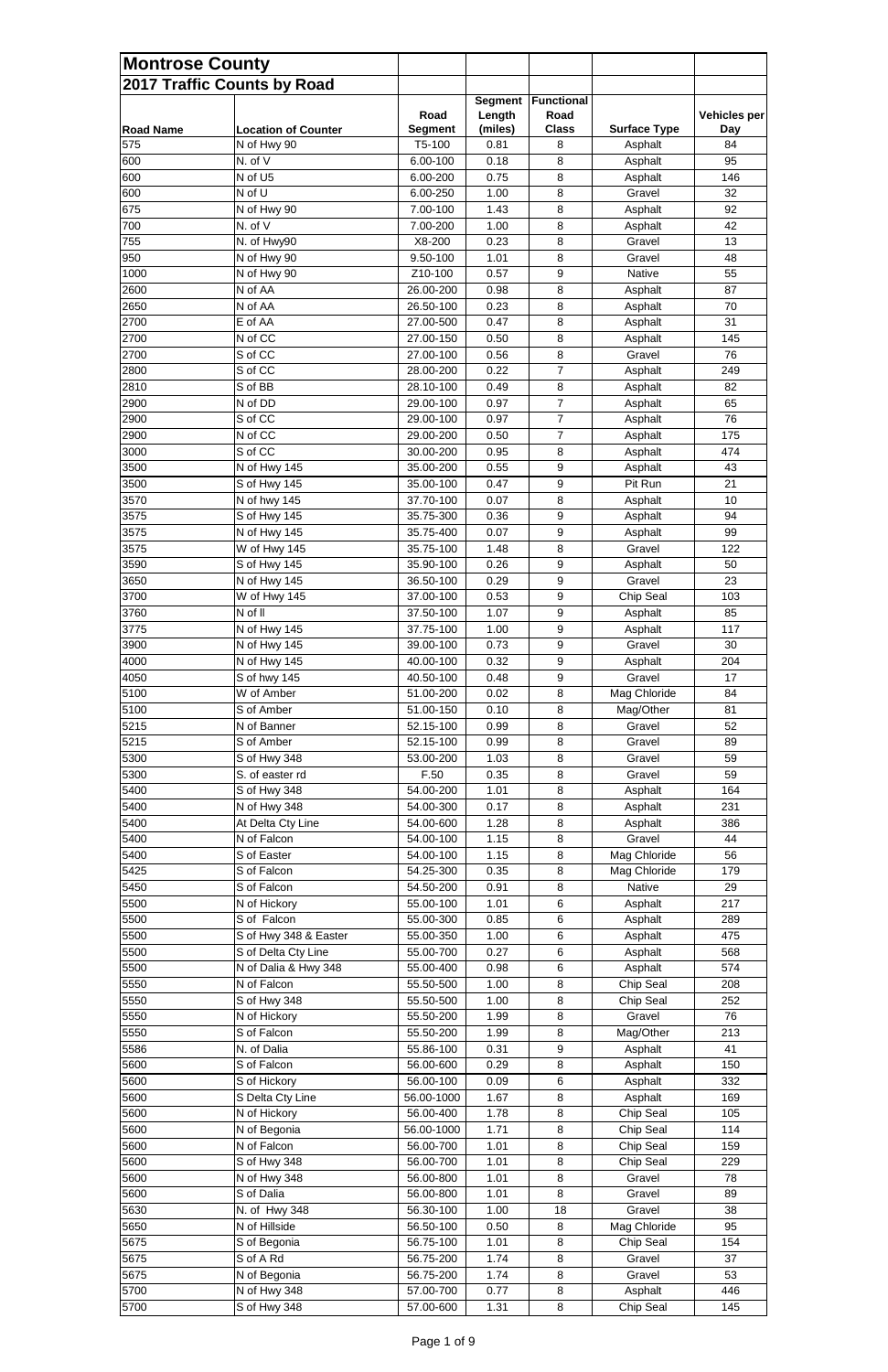| <b>Montrose County</b>             |                                          |                        |                |                   |                        |              |
|------------------------------------|------------------------------------------|------------------------|----------------|-------------------|------------------------|--------------|
| <b>2017 Traffic Counts by Road</b> |                                          |                        | <b>Segment</b> | <b>Functional</b> |                        |              |
|                                    |                                          | Road                   | Length         | Road              |                        | Vehicles per |
| <b>Road Name</b>                   | <b>Location of Counter</b>               | <b>Segment</b>         | (miles)        | <b>Class</b>      | <b>Surface Type</b>    | <b>Day</b>   |
| 5700                               | N or Fern                                | 57.00-600              | 1.32           | 6                 | Chip Seal              | 182          |
| 5700                               | S of Colorow                             | 57.00-800              | 0.75           | 8                 | Chip Seal              | 218          |
| 5700                               | S of Fern                                | 57.00-500              | 0.01           | 9                 | Mag Chloride           | 153          |
| 5725                               | S of Delta Cty Line                      | 57.25-400              | 0.10           | 8                 | Chip Seal              | 264          |
| 5725                               | N of Colorow                             | 57.25-100              | 0.77           | 8                 | Gravel                 | 164          |
| 5725<br>5750                       | S of Blossom                             | 57.25-100<br>57.50-300 | 0.77<br>0.76   | 8<br>9            | Gravel<br>Mag Chloride | 201<br>79    |
| 5790                               | S. of Hwy 348<br>W of Shavano            | 57.90-100              | 0.57           | 9                 | Gravel                 | 105          |
| 5800                               | N of Kiowa                               | 58.00-250              | 0.50           | 8                 | Chip Seal              | 92           |
| 5800                               | S of Jasmine                             | 58.00-400              | 0.26           | 8                 | Chip Seal              | 103          |
| 5800                               | S of Hwy 348                             | 58.00-500              | 0.25           | 18                | Chip Seal              | 121          |
| 5800                               | N of Hwy 348                             | 58.00-600              | 0.17           | 8                 | Chip Seal              | 176          |
| 5825                               | N of Hwy 348                             | 58.25-400              | 0.36           | 8                 | Asphalt                | 203          |
| 5825                               | S of Hwy 348                             | 58.25-200              | 0.85           | 8                 | Asphalt                | 543          |
| 5825                               | S of High Mesa                           | G-600                  | 0.15           | 8                 | Gravel                 | 90           |
| 5849                               | W of 5850                                | 58.49-100              | 0.07           | 8                 | Asphalt                | 116          |
| 5850<br>5850                       | N of Jasmine<br>S of Jig                 | 58.50-300<br>58.50-100 | 0.97<br>0.50   | 8<br>6            | Asphalt<br>Asphalt     | 225<br>391   |
| 5850                               | S of Jasmine                             | 58.50-200              | .0.50          | 6                 | Asphalt                | 594          |
| 5850                               | N of Jig                                 | 58.50-200              | 0.52           | 6                 | Asphalt                | 628          |
| 5875                               | N of Spring Creek                        | 58.75-100              | 0.61           | 6                 | Asphalt                | 448          |
| 5880                               | S of Ida                                 | 58.80-275              | 1.09           | 8                 | Mag Chloride           | 74           |
| 5880                               | W of Jig                                 | 58.80-225              | 0.30           | 8                 | Mag Chloride           | 85           |
| 5885                               | N of Spring Creek                        | 58.85-100              | 0.11           | 18                | Gravel                 | 46           |
| 5900                               | S of Amber                               | 59.00-500              | 0.98           | 8                 | Gravel                 | 51           |
| 5900                               | N of Banner                              | 59.00-500              | 0.98           | 8                 | Gravel                 | 54           |
| 5910                               | N of Maple Grove<br>S of Carnation       | 59.01-100              | 0.14           | 18<br>18          | Gravel                 | 65<br>64     |
| 5945<br>5950                       | N of Maple Grove                         | 59.45-600<br>59.50-100 | 0.09<br>0.16   | 8                 | Asphalt<br>Gravel      | 96           |
| 5950                               | W of 5975                                | 59.50-200              | 1.58           | 8                 | Gravel                 | 168          |
| 5975                               | S of 12th Street                         | 59.75-400              | 0.51           | 8                 | Asphalt                | 418          |
| 5975                               | S of Jig                                 | 59.75-300              | 0.45           | 6                 | Chip Seal              | 456          |
| 6000                               | S of Spring Creek                        | 60.00-300              | 0.62           | 8                 | Asphalt                | 216          |
| 6000                               | S of Maple Grove                         | 60.00-450              | 0.51           | 8                 | Asphalt                | 387          |
| 6000                               | N of Spring Creek                        | 60.00-400              | 0.49           | 8                 | Asphalt                | 452          |
| 6000                               | S of Carnation                           | 60.00-600              | 1.04           | 8                 | Chip Seal              | 454          |
| 6000                               | N of David                               | 60.00-550              | 0.76           | 8                 | Chip Seal              | 514          |
| 6000<br>6000                       | N of Maple Grove<br>N of Oak Grove       | 60.00-500<br>60.00-100 | 0.24<br>0.39   | 8<br>8            | Gravel<br>Gravel       | 68<br>149    |
| 6000                               | N of Amber @ Cnty Line                   | 60.00-1100             | 0.33           | 8                 | Mag Chloride           | 212          |
| 6000                               | N of Carnation                           | 60.00-800              | 0.92           | 8                 | Mag Chloride           | 286          |
| 6025                               | E of Hwy 50                              | 60.25-200              | 0.24           | 18                | Mag - Private Pay      | 98           |
| 6025                               | W of Hwy 50                              | 60.25-100              | 0.78           | 9                 | Mag Chloride           | 59           |
| 6025                               | N of Gunnison                            | 60.25-100              | 0.78           | 9                 | Mag Chloride           | 114          |
| 6030                               | S of Oak Grove                           | 60.38-200              | 0.23           | 18                | Mag - Private Pay      | 157          |
| 6050                               | S of Spring Creek                        | 60.50-100              | 0.50           | 18                | Gravel                 | 86           |
| 6075                               | S of David                               | 60.75-500              | 0.50           | 8                 | Asphalt                | 184          |
| 6075                               | S of East Mesa                           | 60.75-400              | 0.75           | 8                 | Asphalt                | 222          |
| 6075<br>6075                       | N of Falcon<br>S of Falcon               | 60.75-400              | 0.75<br>1.32   | 8                 | Asphalt                | 228<br>386   |
| 6075                               | N of Gunnison                            | 60.75-300<br>60.75-200 | 0.18           | 8<br>8            | Asphalt<br>Asphalt     | 499          |
| 6075                               | S of Gunnison                            | 60.75-150              | 0.15           | 18                | Asphalt                | 525          |
| 6075                               | N of Hillsdale                           | 60.75-100              | 0.23           | 18                | Asphalt                | 589          |
| 6075                               | N of David                               | 60.75-600              | 0.79           | 18                | Gravel                 | 44           |
| 6075                               | N of Jay Jay                             | 61.00-500              | 0.65           | 8                 | Mag Chloride           | 88           |
| 6075                               | $\overline{W}$ of Hwy 50                 | 61.00-700              | 0.32           | 8                 | Mag Chloride           | 141          |
| 6085                               | S of Gunnison                            | 60.85-200              | 0.14           | 9                 | Gravel                 | 61           |
| 6095                               | S of Gunnison                            | 60.95-200              | 0.14           | 9                 | Gravel                 | 41           |
| 6100                               | N of Oak Grove-cutoff                    | 61.00-100              | 0.41           | 8                 | Asphalt                | 319          |
| 6100                               | S of Spring Creek                        | 61.00-150              | 0.50           | $\bf 8$           | Asphalt                | 319          |
| 6100<br>6100                       | S of LaSalle<br>N of Oak Grove in cutoff | 61.00-400<br>61.00-50  | 0.35<br>0.10   | 8<br>8            | Asphalt<br>Asphalt     | 651<br>173   |
| 6100                               | N of Hwy 90                              | 61.10-100              | 1.20           | 8                 | Mag Chloride           | 197          |
| 6100                               | S of Oak Grove                           | 61.10-100              | 1.20           | 8                 | Mag Chloride           | 244          |
| 6100                               | N of LaSalle                             | 61.00-450              | 0.50           | 9                 | Mag Chloride           | 293          |
| 6125                               | S of Spring Creek                        | 61.25-50               | 0.25           | 18                | Chip Seal              | 92           |
| 6125                               | S of David                               | 61.25-220              | 0.57           | 8                 | Gravel                 | 75           |
| 6125                               | N of East Mesa                           | 61.25-220              | 0.57           | 8                 | Pit Run                | 67           |
| 6130                               | N of Spring Creek                        | 61.30-100              | 0.25           | 8                 | Asphalt                | 638          |
| 6150                               | N of Falcon                              | 61.50-200              | 0.77           | 8                 | Chip Seal              | 156          |
| 6150                               | S of Falcon                              | 61.50-150              | 0.51           | 8                 | Chip Seal              | 276          |
| 6150                               | N of Gunnison                            | 61.50-100              | 1.00           | 8                 | Chip Seal              | 311          |
| 6160<br>6165                       | S of Spring Creek<br>S of Spring Creek   | 61.54-100<br>61.70-100 | 0.27<br>0.26   | 18<br>18          | Gravel<br>Gravel       | 79<br>93     |
| 6175                               | N of Spring Creek                        | 61.75-100              | 0.25           | 8                 | Chip Seal              | 752          |
| 6175                               | S of LaSalle                             | 61.75-500              | 0.32           | 8                 | Chip Seal              | 952          |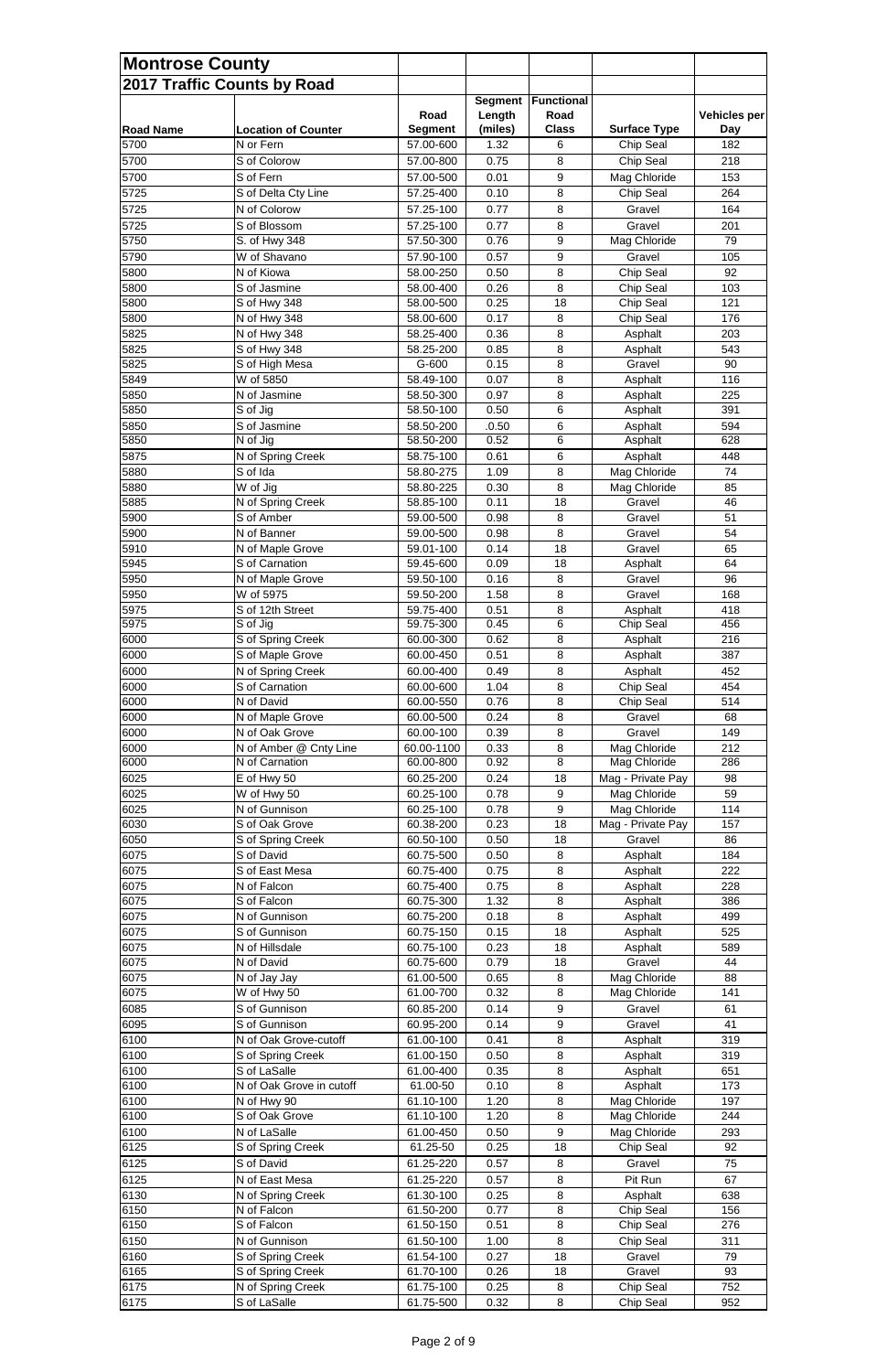| <b>Montrose County</b> |                                  |                        |                |                 |                         |                     |
|------------------------|----------------------------------|------------------------|----------------|-----------------|-------------------------|---------------------|
|                        | 2017 Traffic Counts by Road      |                        |                |                 |                         |                     |
|                        |                                  |                        | <b>Segment</b> | Functional      |                         |                     |
|                        |                                  | Road                   | Length         | Road            |                         | <b>Vehicles per</b> |
| <b>Road Name</b>       | <b>Location of Counter</b>       | <b>Segment</b>         | (miles)        | <b>Class</b>    | <b>Surface Type</b>     | <b>Day</b>          |
| 6175                   | N of LaSalle                     | 61.75-600              | 0.25           | 9               | Mag Chloride            | 129                 |
| 6200<br>6200           | N of Jay Jay<br>N of Oak Grove   | 62.00-400<br>62.00-50  | 0.50<br>0.31   | 8<br>8          | Asphalt<br>Asphalt      | 282<br>360          |
| 6200                   | S of Spring Creek                | 62.00-250              | 0.21           | 8               | Asphalt                 | 796                 |
| 6200                   | At Delta Cty Line                | 62.00-1000             | 3.16           | 9               | Gravel                  | 27                  |
| 6200                   | N of Carnation                   | 62.00-900              | 3.16           | 9               | Gravel                  | 134                 |
| 6200                   | N of David                       | 62.00-700              | 0.75           | 8               | Gravel                  | 203                 |
| 6200                   | N of Popular                     | 62.10-100              | 1.25           | 7               | Mag Chloride            | 100                 |
| 6200                   | S of Carnation                   | 62.00-800              | 1.00           | 8               | Mag Chloride            | 127                 |
| 6200<br>6215           | S of Hwy 90<br>N of Spring Creek | 62.10-100<br>62.15-100 | 1.25<br>0.73   | 7<br>18         | Mag Chloride<br>Asphalt | 193<br>245          |
| 6225                   | NE of Hwy 50 Frontage            | 62.25-150              | 0.09           | 18              | Asphalt                 | 210                 |
| 6250                   | S of Hwy 90                      | 62.50-500              | 0.30           | $\overline{7}$  | Asphalt                 | 928                 |
| 6250                   | N of Popular                     | 62.50-100              | 0.57           | $\overline{7}$  | Asphalt                 | 961                 |
| 6275                   | S of Ohlm                        | 62.82-100              | 0.17           | 18              | Mag Chloride            | 127                 |
| 6280                   | S of Hwy 90                      | 62.80-100              | 0.28           | 18              | Mag Chloride            | 78                  |
| 6290                   | S of Oak Grove                   | 62.95-100              | 0.36           | 18              | Mag Chloride            | 87                  |
| 6300                   | N of Pearl                       | 63.00-200              | 0.60           | 8               | Asphalt                 | 407                 |
| 6300                   | S of Jade                        | 63.00-900              | 0.40           | 6               | Asphalt                 | 410                 |
| 6300                   | N of Ohlm                        | 63.00-400              | 0.48           | 8               | Asphalt                 | 905                 |
| 6300<br>6300           | S of Juniper                     | 63.00-600              | 0.04           | 18<br>18        | Asphalt<br>Gravel       | 1582<br>139         |
| 6300                   | N of Hwy 90<br>S of Pearl        | 63.00-450<br>63.20-200 | 0.47<br>0.86   | 9               | Mag Chloride            | 76                  |
| 6330                   | N of Hwy 90                      | 63.30-100              | 0.67           | 18              | Gravel                  | 87                  |
| 6330                   | S. of Jade                       | 63.30-300              | 0.37           | 18              | Gravel                  | 100                 |
| 6353                   | S of Pearl                       | 63.63-150              | 0.58           | 8               | Mag Chloride            | 104                 |
| 6355                   | S of Marine                      | 63.55-200              | 0.16           | 19              | Asphalt                 | 636                 |
| 6360                   | S of Marine                      | 63.60-300              | 0.12           | 19              | Asphalt                 | 563                 |
| 6390                   | W of 6400 @ end of airport       | 63.90-200              | 1.00           | 8               | Mag Chloride            | 209                 |
| 6400                   | N of Ranger                      | 64.10-100              | 1.44           | 8               | Chip Seal               | 225                 |
| 6400                   | S of Falcon                      | 64.00-1300             | 2.40           | 6               | Chip Seal               | 434                 |
| 6400                   | N of Ida                         | 64.00-1150             | 0.17           | $6\phantom{1}6$ | Chip Seal               | 490                 |
| 6400<br>6400           | N of Oak Grove                   | 64.00-100              | 0.13           | 8<br>8          | Chip Seal               | 1105<br>1232        |
| 6400                   | S of Oak Grove<br>S of Hwy 90    | 64.10-350<br>64.00-350 | 0.27<br>0.26   | 8               | Chip Seal<br>Chip Seal  | 2327                |
| 6422                   | S of Oak Grove                   | 64.25-100              | 0.07           | 18              | Asphalt                 | 241                 |
| 6450                   | S of Chipeta                     | 64.60-200              | 0.37           | 18              | Asphalt                 | 678                 |
| 6450                   | N of City Limits 64.60-200       | <b>CITY</b>            | 0.12           | 6               | Asphalt                 | 943                 |
| 6450                   | N of Kentucky                    | 64.50-950              | 0.25           | 6               | Asphalt                 | 1029                |
| 6475                   | E of Chipeta                     | 64.75-100              | 0.36           | 18              | Asphalt                 | 119                 |
| 6485                   | S of Ranger                      | 64.85-50               | 0.12           | 18              | Gravel                  | 39                  |
| 6495                   | S of Ranger                      | 64.95-20               | 0.19           | 18              | Asphalt                 | 90                  |
| 6495                   | S of Kentucky                    | 64.95-100              | 0.18           | 18              | Gravel                  | 65                  |
| 6500                   | N. of Ranger                     | 65.00-100              | 0.61           | 8               | Chip Seal               | 504                 |
| 6530<br>6530           | N of Saw Mill<br>N of Kentucky   | 65.30-500<br>65.30-500 | 0.77<br>0.78   | 8<br>8          | Asphalt<br>Asphalt      | 201<br>620          |
| 6530                   | N of Lincoln                     | 65.30-300              | 0.22           | $\overline{7}$  | Asphalt                 | 947                 |
| 6530                   | N of Flat Top                    | 65.30-600              | 0.58           | 9               | Gravel                  | 109                 |
| 6565                   | S of Solar                       | 65.65-100              | 0.87           | 18              | Mag Chloride            | 62                  |
| 6575                   | S. of Solar                      | 65.75-100              | 0.24           | 18              | Gravel                  | 60                  |
| 6600                   | N of Locust                      | 66.00-700              | 0.79           | 6               | Asphalt                 | 1782                |
| 6600                   | S of Lincoln                     | 66.00-800              | 0.10           | 6               | Asphalt                 | 489                 |
| 6600                   | W of Hwy 550                     | 65.95-100              | 0.31           | 18              | Gravel                  | 27                  |
| 6640                   | S of Riverside                   | 66.40-50               | 0.05           | 18              | Asphalt                 | 63                  |
| 6650                   | W of 6700 / LaSalle              | 66.50-200              | 0.50           | 8               | Chip Seal               | 145                 |
| 6650<br>6700           | E of Woodgate<br>S of Landfill   | 66.60-100<br>67.00-700 | 0.32<br>0.25   | 9<br>8          | Gravel<br>Chip Seal     | 91<br>154           |
| 6740                   | S of Oak Grove                   | 67.40-200              | 0.07           | 18              | Asphalt                 | 185                 |
| 6750                   | N of Ogden                       | 67.50-100              | 0.14           | 18              | Chip Seal               | 100                 |
| 6760                   | N of Ogden                       | 67.60-100              | 0.10           | 9               | Asphalt                 | 128                 |
| 6760                   | N of Hwy 50                      | 67.60-200              | 0.21           | 18              | Gravel                  | 60                  |
| 6765                   | S of Oak Grove                   | 67.65-200              | 0.23           | 18              | Asphalt                 | 147                 |
| 6780                   | S of Sunshine                    | 67.80-100              | 0.12           | 18              | Gravel                  | 47                  |
| 6830                   | S of Oak Grove                   | 68.30-150              | 0.34           | 18              | Asphalt                 | 105                 |
| 6900                   | N of Oak Grove                   | 69.00-300              | 0.62           | 8               | Gravel                  | 39                  |
| 6900                   | N of Hwy 50                      | 69.00-700              | 0.44           | 18              | Gravel                  | 104                 |
| 6900                   | S of Overland dr<br>N of Hwy 50  | 69.00-200              | 0.28           | 18              | Gravel                  | 154<br>95           |
| 6950<br>7745           | W of Black Canyon                | 69.50-100<br>77.50-200 | 0.49<br>0.26   | 18<br>9         | Gravel<br>Gravel        | 136                 |
| 7750                   | S of Black Canyon                | 77.50-100              | 1.11           | 9               | Gravel                  | 79                  |
| 12th Street            | W of HWY 50                      | F.60-100               | 0.28           | $\overline{8}$  | Asphalt                 | 471                 |
| 25 Mesa                | E of 4th St                      | BB29-50                | 5.54           | 6               | Asphalt                 | 136                 |
| 25 Mesa                | At Forest Line                   | BB29-50                | 5.54           | 6               | Chip Seal               | 137                 |
| 25 Mesa                | S of Divide Rd                   | BB29-350               | 1.58           | $\, 8$          | Gravel                  | 162                 |
| 25 Mesa                | N of Divide                      | Q37-100                | 1.58           | $\overline{7}$  | Gravel                  | 258                 |
| 25 Mesa                | @ end of Mag                     | Q37-300                | 7.93           | 8               | Mag Chloride            | 204                 |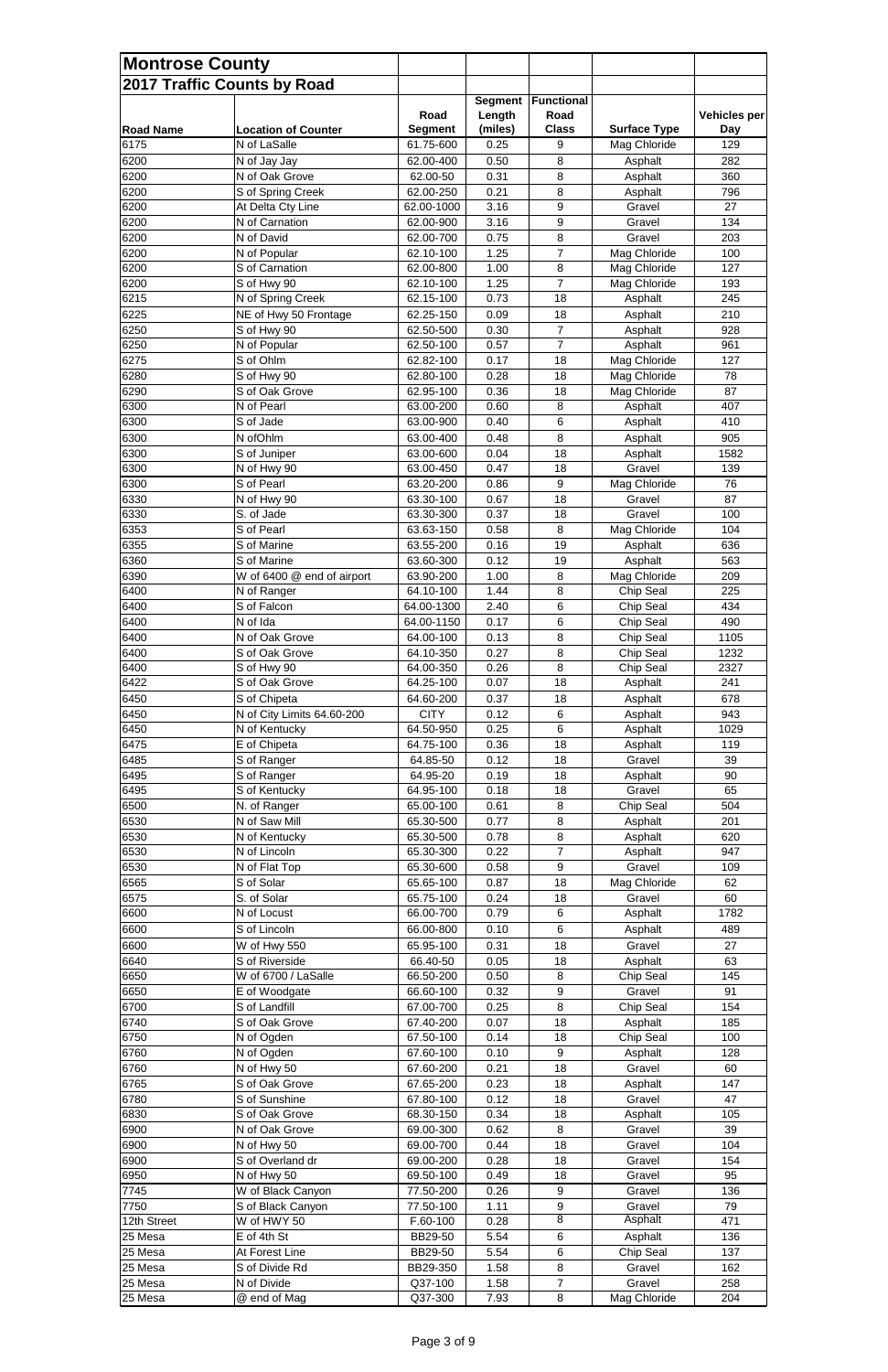| <b>Montrose County</b>                     | 2017 Traffic Counts by Road         |                        |                   |                           |                              |              |
|--------------------------------------------|-------------------------------------|------------------------|-------------------|---------------------------|------------------------------|--------------|
|                                            |                                     | Road                   | Segment<br>Length | <b>Functional</b><br>Road |                              | Vehicles per |
| <b>Road Name</b>                           | <b>Location of Counter</b>          | <b>Segment</b>         | (miles)           | <b>Class</b>              | <b>Surface Type</b>          | <b>Day</b>   |
| 25 Mesa                                    | At Delta Cty Line                   | Q37-300                | 7.93              | 8                         | Mag Chloride                 | 349          |
| 348 LN                                     | S of Hwy 348                        | F.10-100               | 0.22              | 9                         | Asphalt                      | 352          |
| 42ZN                                       | N of Hwy 145                        | 42.00-100              | 1.89              | 9                         | Asphalt                      | 212          |
| 43Zn<br>44ZN                               | at Co line<br>At County Line        | 43.00-100<br>44.00-100 | 0.51<br>0.58      | 9<br>9                    | Gravel<br>Gravel             | 63<br>94     |
| 5 th Street                                | E. of 2700 rd.                      | BB28-100               | 0.35              | 8                         | Gravel                       | 51           |
| 6355 Way                                   | S of Jig                            | 63.55-450              | 0.12              | 9                         | Asphalt                      | 216          |
| 6370 rd                                    | N of Ida                            | 63.70-100              | 0.11              | 18                        | Asphalt                      | 39           |
| 6400 rd                                    | S. of 6390                          | 64.00-1000             | 0.50              | 18                        | Asphalt                      | 758          |
| 6735 CT                                    | N of Gov't Springs Rd               | 67.35-100              | 0.13              | 18                        | Asphalt                      | 39           |
| 6794 Ct                                    | S of E Oak Grove                    | 67.94-100              | 0.22              | 18                        | Asphalt                      | 54           |
| 90 RD                                      | N. of DD30 Rd.                      | 90-200                 | 6.78              | $\overline{7}$            | Asphalt                      | 164          |
| 90 Rd<br>90 RD                             | W of Shavano Valley<br>N of Hwy 141 | 90-700<br>90-50        | 0.72<br>0.39      | 6<br>$\overline{7}$       | Asphalt<br>Asphalt           | 417<br>590   |
| 90 RD                                      | At Forest Line                      | 90-400                 | 4.17              | $\overline{7}$            | Gravel                       | 57           |
| 90 rd                                      | Bridge @End of pavement             | 90-200                 | 6.78              | $\overline{7}$            | Gravel                       | 111          |
| 90 Rd                                      | E of Forest Bndry                   | 90-1050                | 5.28              | 6                         | Mag Chloride                 | 315          |
| $\overline{A}$                             | W of 5725                           | A-150                  | 0.85              | 8                         | Gravel                       | 45           |
| $\overline{A}$                             | E of 5600                           | A-100                  | 0.47              | 8                         | Gravel                       | 52           |
| AA RD                                      | W of 2650                           | AA-200                 | 0.50              | 8                         | Asphalt                      | 116          |
| AA RD                                      | E of 2650                           | AA-300                 | 0.29              | 8                         | Asphalt                      | 179          |
| AA RD                                      | W of 2600                           | AA-100                 | 1.00              | $\boldsymbol{9}$          | Chip Seal                    | 51           |
| Alpine                                     | S of Orchard                        | 64.10-400              | 0.25              | 9                         | Asphalt                      | 178          |
| Amber                                      | E of 5100                           | B-100                  | 0.64              | 8                         | Gravel                       | 86           |
| Amber<br>Amber                             | W of 6000<br>E of 5900              | B-600<br>B-600         | 1.00<br>0.64      | 8<br>8                    | Mag Chloride<br>Mag Chloride | 120<br>270   |
| Amber                                      | W of Hwy 348                        | B-300                  | 0.89              | 8                         | Mag Chloride                 | 196          |
| Amber                                      | E of Hwy 50                         | <b>B-500</b>           | 0.56              | 8                         | Mag Chloride                 | 380          |
| Amber                                      | W. of 5900                          | <b>B500</b>            | 0.56              | 8                         | Mag- Chloride                | 288          |
| Arabian Ct                                 | E of Marine                         | 63.55-350              | 0.11              | 18                        | Gravel                       | 143          |
| Ash Ln                                     | E of 5725                           | B.20-100               | 0.25              | 18                        | Gravel                       | 98           |
| <b>B76</b>                                 | W. of Black canyon                  | B76-100                | 1.12              | 9                         | Gravel                       | 35           |
| Banner                                     | E of Hwy 348                        | $C-400$                | 0.58              | 8                         | Asphalt                      | 142          |
| Banner                                     | E of Cedar                          | $C-250$                | 0.25              | 8                         | Asphalt                      | 189          |
| Banner                                     | E of 5400                           | $C-600$                | 1.00              | 8                         | Asphalt                      | 205          |
| <b>Banner</b>                              | W of 5500                           | $C-600$                | 1.00              | 8                         | Asphalt                      | 216          |
| <b>Banner</b>                              | W of 5400                           | $C-500$                | 0.42              | 8                         | Asphalt                      | 246          |
| Banner                                     | W of Hwy 348                        | $C-300$                | 0.88              | 8                         | Asphalt                      | 252          |
| <b>Banner</b>                              | E of N River                        | C-700                  | 0.28              | 8                         | Asphalt                      | 61           |
| Banner                                     | W of Hwy 50                         | C-700                  | 0.28              | 8                         | Asphalt                      | 111          |
| Banner                                     | W of 6000                           | $C-1000$               | 1.03              | 8                         | Gravel                       | 41           |
| <b>Banner</b><br><b>Banner</b>             | E of 5900<br>W of Cedar             | $C-1000$<br>$C-100$    | 1.03<br>0.95      | 8<br>8                    | Gravel<br>Gravel             | 68<br>83     |
| Banner                                     | E of Hwy 50                         | C-900                  | 0.26              | 8                         | Gravel                       | 112          |
| BB                                         | E of 2700                           | <b>BB-200</b>          | 1.54              | 8                         | Asphalt                      | 169          |
| <b>BB</b>                                  | N of Nucla City Limit               | <b>BB-300</b>          | 0.44              | 8                         | Asphalt                      | 250          |
| <b>BB</b>                                  | W of 2700                           | <b>BB-150</b>          | 0.74              | 8                         | Gravel                       | 29           |
| <b>BB27</b>                                | W. of 2700                          | BB27-100               | 1.13              | 18                        | Gravel                       | 49           |
| Begonia                                    | E of 5500                           | $C.30-100$             | 0.50              | 8                         | Asphalt                      | 147          |
| Begonia                                    | W of 5600                           | C.30-300               | 0.69              | 8                         | Asphalt                      | 152          |
| Begonia                                    | E of 5675                           | C.30-400               | 0.50              | 8                         | Asphalt                      | 171          |
| Begonia                                    | W of 5725<br>W of 7750              | C.30-400<br>A-300      | 0.50<br>0.75      | 8<br>8                    | Asphalt<br>Chip Seal         | 193<br>299   |
| <b>Black Canyon</b><br><b>Black Canyon</b> | W of Hwy 92                         | A-500                  | 0.63              | 8                         | Chip Seal                    | 496          |
| <b>Black Canyon Rd</b>                     | S of Black canyon                   | F74-400                | 0.75              | 8                         | Chip Seal                    | 241          |
| Blossom                                    | W of N River                        | C.50-300               | 0.18              | 8                         | Chip Seal                    | 310          |
| Blossom                                    | E of 5725                           | $C.50-100$             | 1.15              | 8                         | Chip Seal                    | 339          |
| <b>Bostwick Park</b>                       | W of Hwy 347                        | L.75-200               | 1.01              | $\overline{7}$            | Mag Chloride                 | 139          |
| <b>Bostwick Park</b>                       | E of Landfill                       | M.72-300               | 4.14              | $\boldsymbol{9}$          | <b>Native</b>                | 44           |
| <b>Buckhorn</b>                            | E of Hwy 550                        | $X.25-100$             | 1.16              | 8                         | Asphalt                      | 318          |
| <b>Buckhorn</b>                            | E of Uncomphagre                    | W.75-100               | 1.73              | 8                         | Chip Seal                    | 216          |
| <b>Buckhorn</b>                            | E. of 7250                          | W.75-350               | 4.96              | $\boldsymbol{9}$          | Gravel                       | 38           |
| Bufflo Grass dr.                           | W. of 6400 rd.                      | <b>CiTY</b>            |                   |                           | Asphalt                      | 480          |
| C37                                        | E of Mesa Cty Line                  | C37-100                | 3.35              | 9                         | Gravel                       | 27           |
| C37<br>Carefree Dr                         | S of Delta Cty Line<br>W of Marine  | C37-100<br>63.35-100   | 3.35<br>0.20      | $\boldsymbol{9}$<br>18    | Gravel<br>Asphalt            | 31<br>83     |
| Carnation                                  | W of Hwy 50                         | D-900                  | 0.23              | 8                         | Asphalt                      | 275          |
| Carnation                                  | W of 6000                           | D-1100                 | 0.50              | $\,8\,$                   | Asphalt                      | 335          |
| Carnation                                  | E of Hwy 50                         | D-1000                 | 0.49              | 8                         | Asphalt                      | 456          |
| Carnation                                  | E of Hwy 348                        | D-300                  | 0.98              | 8                         | Chip Seal                    | 86           |
| Carnation                                  | E of 5400                           | D-600                  | 1.02              | 8                         | Chip Seal                    | 91           |
| Carnation                                  | W of Hwy 348                        | D-250                  | 0.62              | 18                        | Chip Seal                    | 101          |
| Carnation                                  | W of 5400                           | D-300                  | 0.98              | 8                         | Chip Seal                    | 126          |
| Carnation                                  | W of 5500                           | D-600                  | 1.02              | 8                         | Chip Seal                    | 133          |
| Carnation                                  | W of 6200                           | D-1300                 | 0.75              | $\,8\,$                   | Chip Seal                    | 170          |
| Carnation                                  | E of 6000                           | D-1200                 | 1.26              | 8                         | Chip Seal                    | 303          |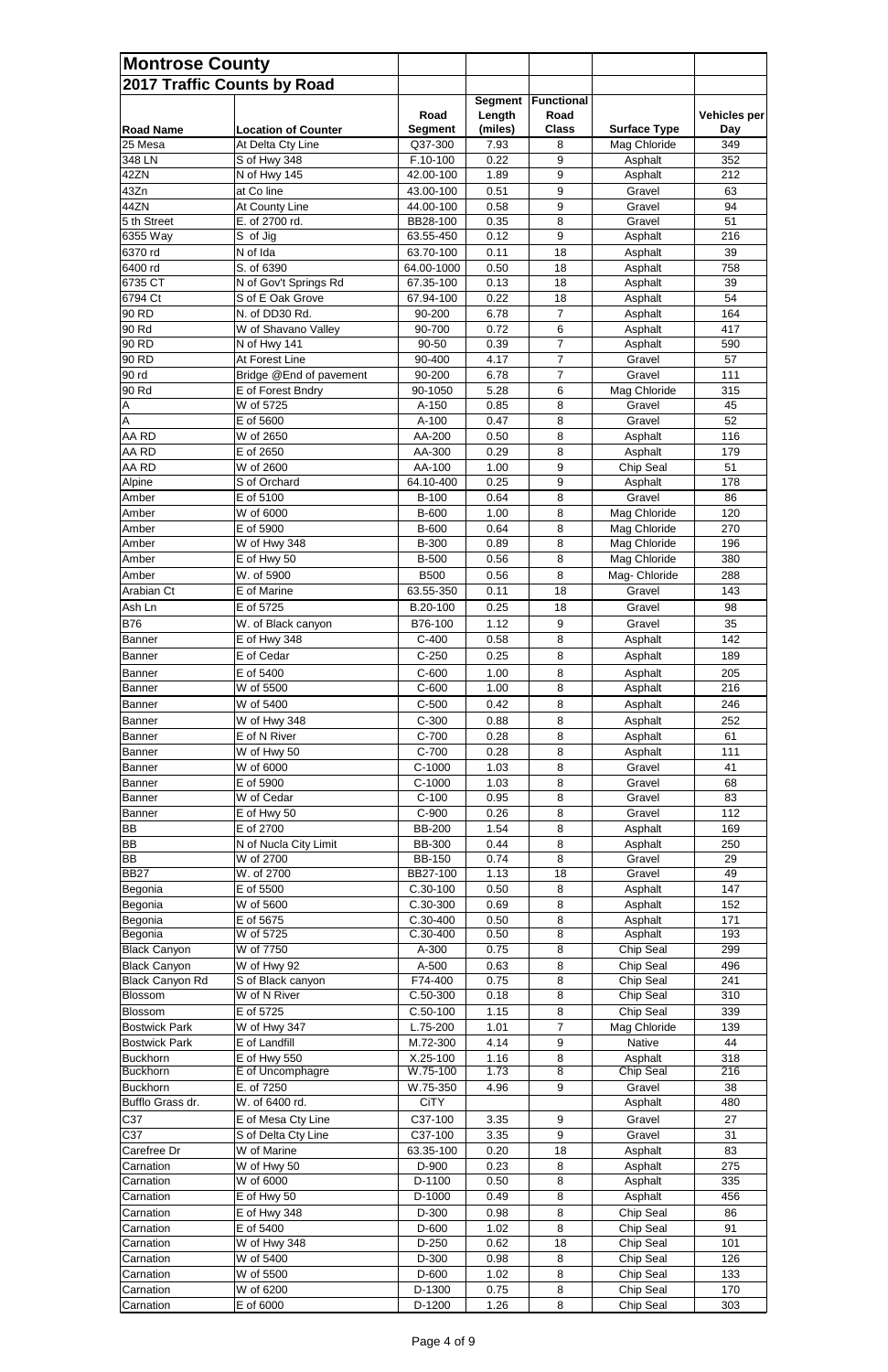| <b>Montrose County</b>             |                                                 |                         |                   |                      |                              |                     |  |  |
|------------------------------------|-------------------------------------------------|-------------------------|-------------------|----------------------|------------------------------|---------------------|--|--|
| <b>2017 Traffic Counts by Road</b> |                                                 |                         |                   |                      |                              |                     |  |  |
|                                    |                                                 |                         | <b>Segment</b>    | <b>Functional</b>    |                              |                     |  |  |
| <b>Road Name</b>                   | <b>Location of Counter</b>                      | Road<br><b>Segment</b>  | Length<br>(miles) | Road<br><b>Class</b> | <b>Surface Type</b>          | Vehicles per<br>Day |  |  |
| CC                                 | E of 3000                                       | CC-1200                 | 0.50              | 9                    | Asphalt                      | 85                  |  |  |
| CC                                 | E of Hwy 141                                    | CC-200                  | 1.10              | $\overline{7}$       | Asphalt                      | 158                 |  |  |
| CC                                 | W of 2800                                       | CC-500                  | 0.28              | $\overline{7}$       | Asphalt                      | 355                 |  |  |
| <b>CC</b>                          | W of 2900                                       | CC-1000                 | 0.26              | $\overline{7}$       | Asphalt                      | 578                 |  |  |
| Cedar                              | W of Hwy 348                                    | $E-150$                 | 0.37              | 8                    | Chip Seal                    | 157                 |  |  |
| Charolis Dr<br>Chipeta Dr          | E of Hwy 90<br>W of Ute Indian Museum           | P.65-100<br>64.50-100   | 0.23<br>0.47      | 18<br>6              | Mag Chloride<br>Asphalt      | 58<br>3785          |  |  |
| Chipeta Dr                         | N of Oak Grove                                  | 64.50-400               | 0.40              | 6                    | Asphalt                      | 3372                |  |  |
| Chipeta Dr                         | S of Oak Grove                                  | 64.50-350               | 0.27              | 6                    | Asphalt                      | 3647                |  |  |
| Chipeta Dr                         | N. of willow                                    | 64.50-650               | 0.07              | 6                    | Asphalt                      | 4948                |  |  |
| Chipeta Dr                         | S of Hwy 90/ S of Pierce                        | 64.50-650               | 0.06              | 6                    | Asphalt                      | 5230                |  |  |
| Chu Chu Lane                       | E of 6200                                       | $O.37-100$              | 0.18              | 18                   | Asphalt                      | 230                 |  |  |
| Church                             | S of Olathe city limit                          | 59.45-500               | 0.24              | 8                    | Asphalt                      | 514                 |  |  |
| Church                             | S of S River                                    | G-800                   | 0.25              | 8                    | Gravel                       | 124                 |  |  |
| Cimarron                           | S of P77                                        | P77-100<br>$V81-100$    | 5.17<br>5.92      | 8                    | Mag Chloride                 | 352<br>360          |  |  |
| Cimarron<br>Cimarron               | At Gunnison County Line<br>S of Hwy 50          | $V81-100$               | 5.92              | 8<br>8               | Mag Chloride<br>Mag Chloride | 426                 |  |  |
| <b>Clear Fork</b>                  | S of Delta Co                                   | B80-300                 | 4.64              | 8                    | Gravel                       | 111                 |  |  |
| Clear Fork (B80 Rd)                | E of Hwy 92                                     | B80-200                 | 0.51              | 8                    | Gravel                       | 67                  |  |  |
| Cobble Dr                          | W of Chipeta                                    | <b>CITY</b>             |                   | 19                   | Asphalt                      | 943                 |  |  |
| Coffman Ln                         | Syschg to Colorow                               | 58.80-450               | 0.80              | 8                    | Asphalt                      | 136                 |  |  |
| Coffman Ln                         | W of Olathe City Limit                          | 58.80-400               | 0.17              | 8                    | Chip Seal                    | 277                 |  |  |
| Colorow                            | E. of 5725 rd                                   | D.20-300                | 1.99              | 8                    | Mag Chloride                 | 122                 |  |  |
| Colorow<br>County Rd               | E of 5700<br>E of hwy 50                        | D.20-200<br>$L.50-20$   | 0.25<br>0.73      | 8<br>9               | Mag Chloride<br>Asphalt      | 161<br>131          |  |  |
| Dales Ln                           | W 6900                                          | P.30-100                | 0.21              | 18                   | Gravel                       | 34                  |  |  |
| Dalia                              | E of Hwy 348                                    | $E-200$                 | 0.87              | 8                    | Asphalt                      | 201                 |  |  |
| Dalia                              | W of 5700                                       | E-400                   | 0.48              | 8                    | Asphalt                      | 314                 |  |  |
| Dalia                              | E of 5700                                       | E-500                   | 1.00              | 8                    | Gravel                       | 66                  |  |  |
| Dalia                              | E of 6000                                       | E-600                   | 0.30              | 18                   | Gravel                       | 75                  |  |  |
| Dandy                              | E of 5800                                       | E.70-100                | 0.24              | 8                    | Gravel                       | 48                  |  |  |
| Dave Wood Rd<br>Dave Wood Rd       | south of Popular Rd<br>S of 6250 to Tres Coyote | 62.50-75                | 3.67<br>3.67      | 8<br>$\overline{7}$  | Asphalt<br>Asphalt           | 687<br>442          |  |  |
| Dave Wood Rd                       | E of Sanborn Park                               | 60.20-400<br>JJ45-300   | 2.86              | 8                    | Gravel                       | 79                  |  |  |
| Dave Wood Rd                       | N of Sanborn Park                               | JJ45-700                | 1.62              | 8                    | Mag Chloride                 | 141                 |  |  |
| Dave Wood Rd                       | E of Divide                                     | EE58-100                | 1.25              | 8                    | Mag Chloride                 | 195                 |  |  |
| Dave Wood Rd                       | At Ouray co line                                | 60.20-100               | 1.91              | 8                    | Mag Chloride                 | 275                 |  |  |
| David                              | W of 6000 (E of Hwy 50)                         | E.75-300                | 0.28              | 8                    | Asphalt                      | 757                 |  |  |
| David                              | W of 6200                                       | E.75-700                | 0.44              | 8                    | Mag Chloride                 | 331                 |  |  |
| DD<br>DD                           | S of 2800<br>W of 3000                          | <b>DD-250</b>           | 0.23              | 8<br>8               | Asphalt                      | 170                 |  |  |
| DD                                 | W of Hwy 97                                     | <b>DD-500</b><br>DD-300 | 0.99<br>0.52      | $\overline{7}$       | Asphalt<br>Asphalt           | 216<br>285          |  |  |
| <b>DD</b>                          | E of Hwy 97                                     | DD-400                  | 0.49              | $\overline{7}$       | Asphalt                      | 298                 |  |  |
| <b>DD</b>                          | E of CC                                         | DD-50                   | 1.11              | 8                    | Gravel                       | 29                  |  |  |
| <b>DD30</b>                        | N of Hwy 90                                     | DD30-300                | 0.19              | 8                    | Asphalt                      | 586                 |  |  |
| Divide                             | S of 90 Rd                                      | Y50-100                 | 2.07              | 8                    | Gravel                       | 52                  |  |  |
| Divide                             | N of Davewood                                   | Y50-350                 | 2.54              | 8                    | Gravel                       | 86                  |  |  |
| <b>Divide</b>                      | W of Transfer                                   | M26-1000                | 1.01              | 6                    | Gravel                       | 200                 |  |  |
| Divide Rd                          | At Mesa County Line                             | M.26-50                 | 0.39              | 8                    | Gravel                       | 130                 |  |  |
| Divide Rd                          | W of 25 Mesa                                    | M26-270                 | 2.29              | 8                    | Gravel                       | 194                 |  |  |
| Divide Rd<br>Divide Rd             | W of Transfer<br>E of 25 Mesa                   | M.26-950<br>M26-400     | 1.40<br>2.44      | 8<br>8               | Gravel<br>Gravel             | 200<br>201          |  |  |
| E Borough                          | E of 6700                                       | M.50-100                | 0.47              | 18                   | Mag Chloride                 | 184                 |  |  |
| E Borough                          | N of Locust                                     | M.50-400                | 0.13              | 18                   | Mag Chloride                 | 308                 |  |  |
| E20                                | W of 5700 Rd                                    | E.20-100                | 0.28              | 18                   | Gravel                       | 16                  |  |  |
| E81                                | W of HWY 92                                     | E81-200                 | 0.72              | 9                    | Gravel                       | 63                  |  |  |
| Earle Ln                           | S of Fruit Park Rd                              | 64.27-100               | 0.06              | 19                   | Gravel                       | 91                  |  |  |
| East Mesa                          | W of 6150                                       | F.25-300                | 0.15              | 8                    | Chip Seal                    | 110                 |  |  |
| East Mesa                          | W of 6075                                       | F.25-100                | 1.05              | 8                    | Chip Seal                    | 144                 |  |  |
| East Mesa<br>East Mesa             | E of 6075<br>E of Hwy 50                        | F.25-200<br>F.25-100    | 0.50<br>1.05      | 8<br>8               | Chip Seal<br>Chip Seal       | 191<br>197          |  |  |
| Easter Rd                          | E of 5400                                       | $F-200$                 | 0.99              | 8                    | Asphalt                      | 242                 |  |  |
| Easter Rd                          | W of Hwy 348 / 5500 Rd                          | $F-200$                 | 0.99              | 8                    | Asphalt                      | 269                 |  |  |
| Easter Rd                          | E of 5300                                       | $F-100$                 | 1.18              | 8                    | Gravel                       | 73                  |  |  |
| Easter Rd                          | W of 5400                                       | $F-150$                 | 0.04              | 8                    | Gravel                       | 82                  |  |  |
| <b>EE22</b>                        | S of hwy 141                                    | EE22-800                | 0.19              | 8                    | Gravel                       | 10                  |  |  |
| Falcon                             | W of 6400                                       | G-1300                  | 1.99              | 6                    | Asphalt                      | 439                 |  |  |
| Falcon                             | W of 6150                                       | G-1100                  | 0.76              | $\,6$                | Asphalt                      | 777                 |  |  |
| Falcon                             | W of 6075                                       | G-1000                  | 0.90              | 6                    | Asphalt                      | 918                 |  |  |
| Falcon                             | E of Hwy 50                                     | G-1000                  | 0.90              | 6                    | Asphalt                      | 1005                |  |  |
| Falcon                             | W of 5600                                       | $G-550$                 | 0.51              | $\bf 8$              | Gravel                       | 39                  |  |  |
| Falcon<br>Falcon                   | E of 5550<br>E of 5500                          | $G-500$<br>$G-500$      | 0.50<br>0.50      | 8<br>8               | Gravel<br>Gravel             | 50<br>54            |  |  |
| Falcon                             | W of 5550                                       | $G-500$                 | 0.50              | 8                    | Gravel                       | 54                  |  |  |
| Falcon                             | W of 5425                                       | $G-100$                 | 0.66              | $\boldsymbol{9}$     | Gravel                       | 73                  |  |  |
| Falcon                             | W of 5500                                       | G-400                   | 0.55              | 8                    | Mag Chloride                 | 158                 |  |  |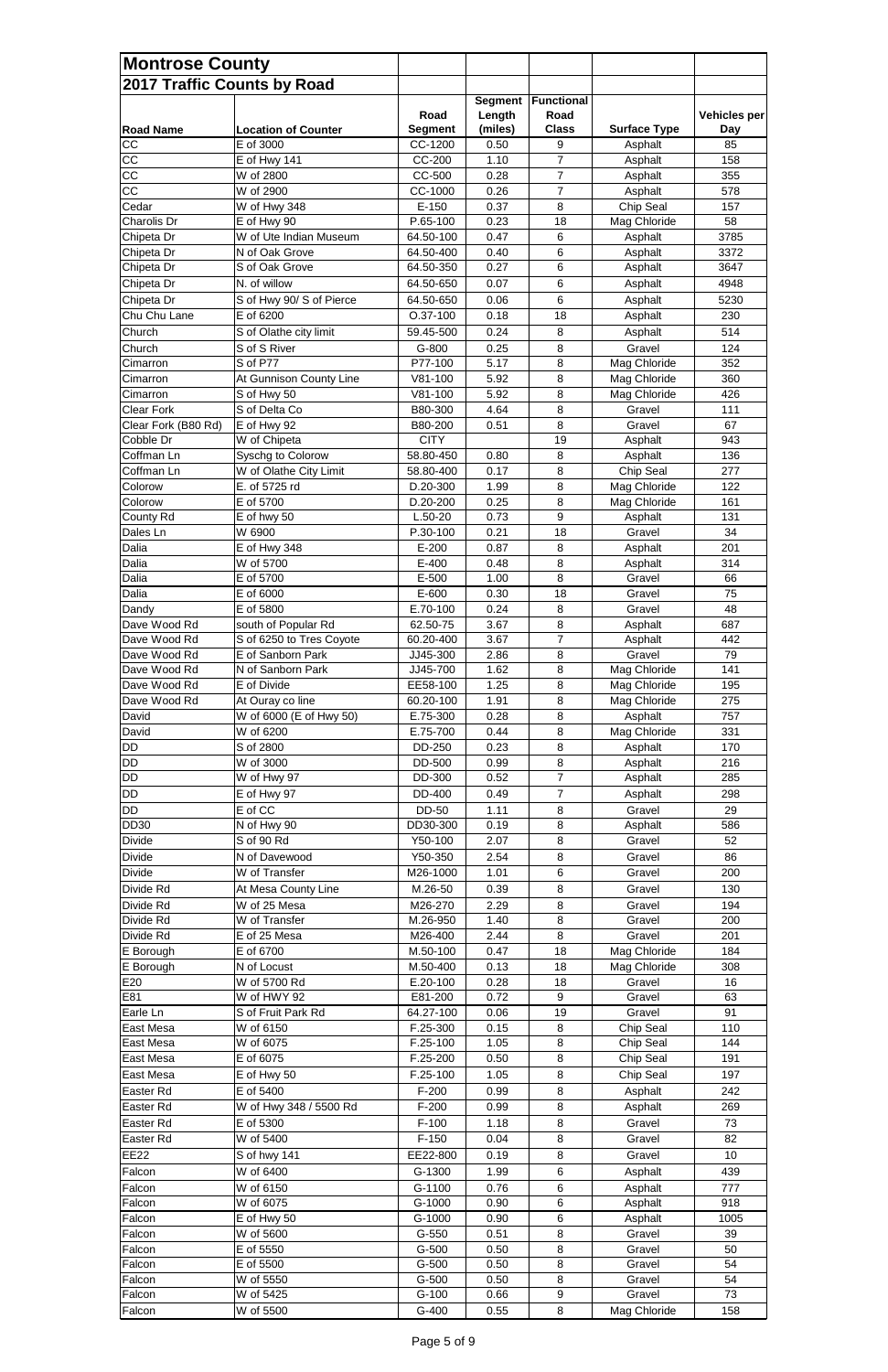| <b>Montrose County</b>           |                                        |                          |                |                       |                        |                     |  |
|----------------------------------|----------------------------------------|--------------------------|----------------|-----------------------|------------------------|---------------------|--|
| 2017 Traffic Counts by Road      |                                        |                          |                |                       |                        |                     |  |
|                                  |                                        |                          | <b>Segment</b> | <b>Functional</b>     |                        |                     |  |
|                                  |                                        | Road                     | Length         | Road                  |                        | <b>Vehicles per</b> |  |
| <b>Road Name</b>                 | <b>Location of Counter</b>             | <b>Segment</b>           | (miles)        | <b>Class</b>          | <b>Surface Type</b>    | <b>Day</b>          |  |
| Falcon<br>Fern                   | W of hwy 50<br>E of 5600               | G-900<br>G.20-100        | 0.08<br>0.78   | 8<br>8                | Asphalt<br>Gravel      | 206<br>49           |  |
| Fern                             | W of 5700                              | G.20-300                 | 0.06           | 8                     | Gravel                 | 59                  |  |
| <b>FF31</b>                      | S of Ash Pit (End Pavement)            | FF31-100                 | 0.90           | 9                     | Asphalt                | 25                  |  |
| <b>FF31</b>                      | E of Hwy 141                           | FF31-100                 | 0.90           | 9                     | Asphalt                | 56                  |  |
| Flat Top Rd                      | E of 6530                              | K.55-100                 | 1.49           | 9                     | Gravel                 | 116                 |  |
| Fox Hill Rd                      | W of 5500                              | G.75-100                 | 0.41           | 8                     | Gravel                 | 46                  |  |
| <b>Fruit Park</b>                | E of 6400                              | $O.30 - 100$             | 0.28           | 18                    | Asphalt                | 313                 |  |
| <b>Fruit Park</b>                | W of Chipeta<br>W of 6250              | $O.30 - 200$<br>P.32-100 | 0.11           | 18                    | Asphalt<br>Gravel      | 505                 |  |
| Gerry<br>GG47                    | N of Sanborn Park                      | GG47-100                 | 0.10<br>2.35   | 18<br>$9\,$           | Gravel                 | 30<br>14            |  |
| Golden Ct.                       | E. of 6075 rd                          | H.65-100                 | 0.10           | 18                    | Asphalt                | 77                  |  |
| <b>Government Springs</b>        | At Ouray co line                       | 66.00-100                | 0.13           | 8                     | Asphalt                | 162                 |  |
| <b>Government Springs</b>        | $\overline{W}$ of Horsefly             | 66.00-200                | 0.18           | 8                     | Asphalt                | 379                 |  |
| <b>Government Springs</b>        | W of Hwy 550                           | 66.00-400                | 0.11           | 8                     | Asphalt                | 573                 |  |
| Guernsey                         | E of 6075                              | H.90-100                 | 0.10           | 18                    | Gravel                 | 163                 |  |
| Gunnison                         | E of 6075                              | H.75-650                 | 0.10           | 8                     | Chip Seal              | 578                 |  |
| Gunnison                         | E of Hwy 50                            | H.75-600                 | 0.18           | 8                     | Chip Seal              | 705                 |  |
| Gunnison                         | E of S River                           | H.75-100                 | 0.44           | 8                     | Mag Chloride           | 158                 |  |
| Gunnison                         | W of Hwy 50                            | H.75-500                 | 0.30           | 8                     | Mag Chloride           | 198                 |  |
| Hanks Valley                     | W of Sanborn Park Rd                   | Gg.52-100                | 12.87          | 9                     | Native                 | 20                  |  |
| Harvest<br>Herman                | E of 6075<br>W of 5500                 | 1.20-200<br>$H-100$      | 0.18<br>0.38   | 18<br>9               | Mag Chloride<br>Gravel | 110<br>29           |  |
| Herman                           | W of S River                           | H-500                    | 0.45           | 18                    | Gravel                 | 94                  |  |
| Herman                           | E of Hwy 50                            | H-600                    | 0.20           | 18                    | Gravel                 | 99                  |  |
| <b>HH</b>                        | E of Hwy 145                           | HH-100                   | 1.00           | 9                     | Asphalt                | 23                  |  |
| <b>HH31</b>                      | W of Hwy 141                           | HH31-300                 | 2.35           | 9                     | Mag Chloride           | 76                  |  |
| Hickory                          | W of 5600                              | $I-600$                  | 0.28           | $6\phantom{1}$        | Asphalt                | 257                 |  |
| <b>High Mesa</b>                 | S of 5825                              | 58.25-150                | 1.26           | 8                     | Asphalt                | 389                 |  |
| <b>High Mesa</b>                 | N of Ida                               | 58.25-100                | 2.37           | 8                     | Asphalt                | 295                 |  |
| Hillsdale<br>Hillside            | E of 6075                              | $1.10 - 100$             | 0.09           | 18<br>$6\phantom{1}$  | Mag Chloride           | 349                 |  |
| Hillside                         | S of Ida<br>N of Ida                   | 57.10-100<br>57.10-200   | 1.07<br>0.13   | 6                     | Asphalt<br>Asphalt     | 431<br>474          |  |
| Hillside                         | E of 5650                              | 57.10-300                | 0.60           | $\,6\,$               | Asphalt                | 394                 |  |
| Hillside                         | N of Jasmine                           | 57.10-100                | 1.07           | $6\phantom{1}$        | Asphalt                | 418                 |  |
| Holly                            | E of 6400                              | I.50-500                 | 0.81           | 18                    | Gravel                 | 55                  |  |
| Horsefly                         | S of Govt Springs                      | 68.00-100                | 2.13           | 8                     | Asphalt                | 175                 |  |
| <b>Hwy 550</b>                   | N of Solar                             | $V.68-400$               | 0.30           | 8                     | Gravel                 | 67                  |  |
| <b>Hwy 550</b>                   | N of Racine                            | $V.68-600$               | 0.84           | 8                     | Gravel                 | 73                  |  |
| <b>Hwy 550</b><br><b>Hwy 550</b> | S of Racine<br>S of Government Springs | $V.68-500$<br>$V.68-100$ | 0.31<br>1.61   | 8<br>8                | Gravel<br>Gravel       | 77<br>149           |  |
| <b>Hwy 550</b>                   | N of Government Springs                | $V.68-200$               | 0.61           | 8                     | Gravel                 | 630                 |  |
| <b>Hwy 550</b>                   | S of Solar                             | $V.68-350$               | 1.22           | 8                     | Mag Chloride           | 235                 |  |
| 183                              | S of J 82                              | 183-200                  | 1.92           | 9                     | Gravel                 | 40                  |  |
| lda                              | W of 5850/north fork                   | $J-300$                  | 0.08           | 8                     | Asphalt                | 143                 |  |
| Ida                              | W of 5850                              | $J-200$                  | 0.39           | 8                     | Chip Seal              | 240                 |  |
| Ida                              | W of High Mesa                         | $J-400$                  | 0.24           | 8                     | Chip Seal              | 261                 |  |
| Ida                              | W of 6400                              | $J - 750$                | 0.32           | 6                     | Chip Seal              | 271                 |  |
| Ida<br>Ida                       | W of S River<br>W of Jade              | $J-650$<br>63.40-200     | 0.32<br>0.72   | 8<br>9                | Chip Seal<br>Gravel    | 340<br>193          |  |
| Ida                              | E of 5880                              | $J-550$                  | 0.62           | 8                     | Mag Chloride           | 274                 |  |
| $\ensuremath{\mathsf{II}}$       | W of Davewood Rd                       | $II-400$                 | 0.76           | 9                     | Gravel                 | 16                  |  |
| Ш                                | E of Davewood                          | JJ58-200                 | 1.75           | $9\,$                 | Gravel                 | 62                  |  |
| II Rd                            | N of Hwy 145                           | $II-200$                 | 0.62           | 9                     | Asphalt                | 104                 |  |
| II Rd                            | W of Hwy 145                           | $II-100$                 | 0.42           | 9                     | Gravel                 | 63                  |  |
| II10                             | E of Hwy 145                           | II.10-100                | 0.11           | $9\,$                 | Asphalt                | 30                  |  |
| II35                             | S of 3575                              | <b>II35-300</b>          | 1.21           | 8                     | Gravel                 | 71                  |  |
| J82                              | E of 183                               | J82-200                  | 1.29           | 9                     | Gravel                 | 55                  |  |
| J82                              | E of Hwy 92                            | J82-100                  | 1.17           | 9                     | Gravel                 | 91                  |  |
| Jacob<br>Jade                    | S of Jig<br>W of 6300                  | K.59-100<br>$J.50 - 300$ | 0.30<br>0.51   | 18<br>8               | Asphalt<br>Asphalt     | 76<br>167           |  |
| Jade                             | S of Ida                               | 63.40-150                | 0.26           | $\,6$                 | Asphalt                | 341                 |  |
| Jade                             | E of 6300                              | $J.50 - 400$             | 0.31           | $\,6$                 | Asphalt                | 421                 |  |
| Jade                             | E of 6200                              | $J.50-100$               | 0.10           | $\,8\,$               | Gravel                 | 159                 |  |
| Jasmine                          | W of 5850                              | K-300                    | 0.51           | 6                     | Asphalt                | 434                 |  |
| Jasmine                          | E of 5850                              | K-400                    | 0.27           | $\, 8$                | Gravel                 | 32                  |  |
| Jasmine                          | W of 5880                              | K-450                    | 0.27           | $\,8\,$               | Gravel                 | 43                  |  |
| Jay Jay                          | W of 6300                              | K-1100                   | 0.48           | $\,6$                 | Asphalt                | 313                 |  |
| Jay Jay                          | Hwy50 se                               | K-800                    | 0.52           | 6                     | Asphalt                | 490                 |  |
| Jay Jay                          | W of 6075                              | K-600                    | 1.27           | $\,6$                 | Chip Seal              | 1403                |  |
| Jay Jay                          | E. of 6450                             | K.-1700                  | 0.25           | $\, 8$                | Gravel                 | 49                  |  |
| Jay Jay                          | W of Hwy 50                            | K-700                    | 0.15<br>0.09   | $6\phantom{1}6$<br>18 | Chip Seal              | 2165<br>55          |  |
| Jeremy<br>Jeremy                 | S of Jig W<br>S of jig E               | K.51-100<br>K.51-200     | 0.50           | 18                    | Asphalt<br>Asphalt     | 122                 |  |
| Jig                              | W of 6300                              | K.50-850                 | 0.08           | 18                    | Asphalt                | 540                 |  |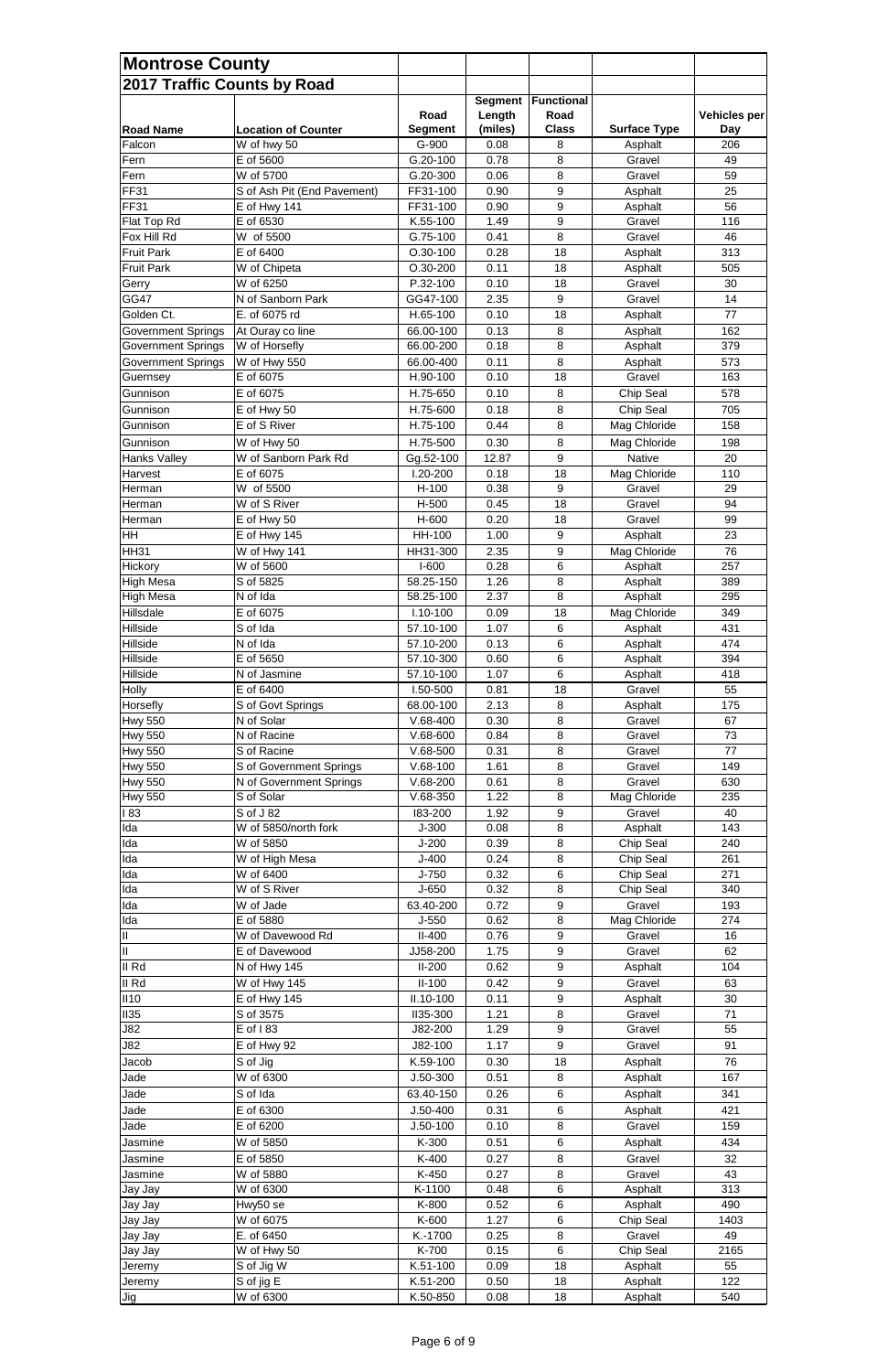| <b>Montrose County</b>             |                              |                         |                          |                           |                     |                     |
|------------------------------------|------------------------------|-------------------------|--------------------------|---------------------------|---------------------|---------------------|
|                                    | 2017 Traffic Counts by Road  | Road                    | <b>Segment</b><br>Length | <b>Functional</b><br>Road |                     | <b>Vehicles per</b> |
| <b>Road Name</b>                   | <b>Location of Counter</b>   | <b>Segment</b>          | (miles)                  | <b>Class</b>              | <b>Surface Type</b> | <b>Day</b>          |
| Jig                                | E of 5850                    | K.50-350                | 0.12                     | 6                         | Asphalt             | 596                 |
| Jig                                | S of Joe Pye                 | K.50-500                | 0.33                     | 6                         | Asphalt             | 949                 |
| Jig                                | W of 6390                    | K.50-1000               | 0.24                     | 8                         | Chip Seal           | 150                 |
| Jig                                | E of 6300                    | K.50-900                | 0.27                     | 8                         | Chip Seal           | 427                 |
| Jig                                | W of 5975                    | K.50-450                | 0.73                     | 6                         | Chip Seal           | 750                 |
| Jig                                | W. of 6450                   | K50-1050                | 0.25                     | 8                         | Gravel              | 57                  |
| Jig                                | W of 5850                    | K.50-300                | 0.23                     | 8                         | Gravel              | 119                 |
| Jig                                | W of 6250                    | K50-650                 | 0.33                     | 18                        | Chip Seal           | 150                 |
| <b>JJ58</b>                        | At San Miguel Line           | JJ.58-100               | 0.40                     | 8                         | Gravel              | 64                  |
| Joe Pye Dr                         | W of Jig                     | $J.95-100$              | 0.19                     | 18                        | Gravel              | 92                  |
| Joey                               | W of S River                 | $J.90-100$              | 0.52                     | 18                        | Gravel              | 100                 |
| Jordan Ct                          | E of 6300                    | J.89-100                | 0.19                     | 18                        | Gravel              | 61                  |
| Juniper                            | W of 6390<br>E of 6300       | K.90-150<br>K.90-100    | 0.93<br>0.12             | 8<br>8                    | Asphalt             | 54<br>328           |
| Juniper                            |                              |                         |                          |                           | Asphalt             |                     |
| Kail Ct<br>Kansas                  | N of Lincoln<br>N of LaSalle | 65.35-100<br>$L.20-100$ | 0.21<br>0.68             | 18                        | Asphalt             | 107                 |
|                                    |                              |                         |                          | 9                         | Asphalt             | 144                 |
| Kansas                             | W of 6100                    | $L.20 - 200$            | 0.81                     | 9                         | Gravel              | 93                  |
| Kentucky                           | W of 6530                    | $L.15-150$              | 0.31                     | $\overline{7}$            | Chip Seal           | 479                 |
| Kentucky                           | E of 6450                    | $L.15-100$              | 0.44                     | $\overline{7}$            | Chip Seal           | 541                 |
| Kinikin                            | W of South Canal             | O73-200                 | 0.88                     | 8                         | Chip Seal           | 251                 |
| Kinikin                            | E of Woodgate                | O73-100                 | 1.79                     | 6                         | Chip Seal           | 561                 |
| Kinikin                            | W of Hwy 50                  | O73-700                 | 0.50                     | $\overline{7}$            | Mag Chloride        | 95                  |
| Kiowa                              | E of Shavano Valley          | $L-100$                 | 0.30                     | 8                         | Chip Seal           | 121                 |
| Kiowa                              | W of 5850                    | $L-300$                 | 0.52                     | 8                         | Chip Seal           | 170                 |
| Kourtney Ln                        | W of 6530                    | L.30-200                | 0.25                     | 18                        | Gravel              | 118                 |
| <b>Kristal Dr</b>                  | W of 5975                    | L.10-100                | 0.24                     | 18                        | Gravel              | 68                  |
| L Rd                               | N of Marine (West)           | 62.55-100               | 0.46                     | 18                        | <b>Chip Seal</b>    | 75                  |
| $L$ Rd                             | N of Marine (East)           | 62.55-100               | 0.46                     | 18                        | Chip Seal           | 103                 |
| Lakeview Ct                        | W of 5975                    | K.60-100                | 0.08                     | 18                        | Gravel              | 207                 |
| Landfill                           | E of 6700                    | L.80-150                | 1.85                     | 6                         | Asphalt             | 307                 |
| Landfill                           | E of 6600                    | L.80-100                | 0.86                     | $6\phantom{1}$            | Asphalt             | 415                 |
| Largo Ln                           | W of 6650                    | M.30-850                | 0.10                     | 18                        | Asphalt             | 207                 |
| Lark Ln                            | S of Hwy 90                  | 64.08-100               | 0.12                     | 19                        | Asphalt             | 203                 |
| Lark Spur Dr                       | N of Maple Grove             | 59.45-100               | 0.05                     | 18                        | Asphalt             | 125                 |
| LaSalle                            | W of 6100                    | M-225                   | 0.19                     | $6\phantom{1}$            | Asphalt             | 899                 |
| LaSalle                            | E of Marine                  | M-400                   | 0.86                     | $6\phantom{a}$            | Asphalt             | 2215                |
| LaSalle                            | E of 6700                    | M-500                   | 0.76                     | $\overline{7}$            | Chip Seal           | 311                 |
| LaSalle                            | E of 5975                    | M-100                   | 0.38                     | 6                         | Chip Seal           | 569                 |
| LaSalle                            | E of 6100                    | M-250                   | 0.76                     | 6                         | Chip Seal           | 1382                |
| LaSalle                            | W of 6175                    | M-250                   | 0.76                     | $6\phantom{1}$            | Chip Seal           | 1519                |
| LaSalle                            | E of 6175                    | M-300                   | 0.24                     | 6                         | Chip Seal           | 1889                |
| LaSalle                            | W of Hwy 50                  | M-400                   | 0.89                     | 6                         | Chip Seal           | 3176                |
| Liberty                            | E of E Borough               | 67.55-100               | 0.21                     | 18                        | Asphalt             | 196                 |
| Lily dr                            | W of 5950                    | M.83-100                | 0.06                     | 18                        | Asphalt             | 21                  |
| Lincoln                            | E of 6530                    | L.75-100                | 0.20                     | $\overline{7}$            | Chip Seal           | 526<br>96           |
| Little Cimarron<br>Little Cimarron | At Gunnison County Line      | S.84-100                | 0.56                     | 8<br>8                    | Gravel<br>Gravel    | 124                 |
|                                    | S of Hwy 50<br>W of 6600     | S84-300                 | 0.08<br>0.29             | 18                        |                     |                     |
| Little Way<br>Lobo Dr              | E of 6100                    | $L.85-100$<br>M.35-100  | 0.18                     | 18                        | Asphalt<br>Gravel   | 131<br>109          |
| Locust                             | E of 6650                    | M.75-700                | 0.39                     | 8                         | Asphalt             | 550                 |
| Locust                             | E of 5950                    | M.75-100                | 0.49                     | 8                         | Gravel              | 30                  |
| Lucres Dr (north)                  | W of 5975                    | K.65-100                | 0.33                     | 18                        | Mag Chloride        | 30                  |
| Lucres Dr (south)                  | W of 5975                    | K.65-100                | 0.33                     | 18                        | Mag Chloride        | 58                  |
| M73                                | E of Hwy 347                 | M73-100                 | 1.56                     | 9                         | Gravel              | 45                  |
| Maple Grove                        | E of 5875                    | N-350                   | 0.06                     | $\overline{7}$            | Chip Seal           | 197                 |
| Maple Grove                        | W of 6100                    | N-600                   | 1.01                     | 8                         | Chip Seal           | 420                 |
| Marine                             | S of LaSalle                 | 64.00-900               | 0.22                     | $\,6\,$                   | Asphalt             | 1171                |
| Marine                             | S of Mtn View CT             | 64.00-400               | 0.18                     | $6\phantom{1}$            |                     | 4291                |
|                                    |                              |                         |                          |                           | Asphalt             |                     |
| Maroone Bell Dr<br>Merimac Lane    | E of 6175<br>E of 6175       | N.07-100<br>N.25-500    | 0.04<br>0.06             | 18<br>18                  | Asphalt<br>Gravel   | 51<br>88            |
| Miami                              | E of City Limit              | N.50-1150               | 0.34                     | 6                         | Asphalt             | 664                 |
| Miami                              | S of Hw 50                   | N.50-1200               | 0.18                     | 6                         | Asphalt             | 610                 |
| Miami                              | E of 6000                    | N.50-200                | 0.85                     | 8                         | Gravel              | 62                  |
| Miami                              | W of 6100                    | N.50-400                | 0.16                     | 8                         | Gravel              | 69                  |
| Miguel                             | S of Hwy 50 Water Users      | N.60-100                | 2.70                     | 8                         | Gravel              | 32                  |
| Miguel                             | S of Hwy 50 West             | 69.00-600               | 0.37                     | 8                         | Gravel              | 194                 |
| Monroe                             | E of 6130                    | N.70-200                | 0.07                     | 18                        | Gravel              | 105                 |
| Mtn View Ct                        | E of Marine                  | N.81-100                | 0.03                     | 9                         | Asphalt             | 405                 |
|                                    |                              |                         | 0.33                     |                           |                     | 164                 |
| Mustang<br>N Ramona                | N of Marine                  | 63.55-300               |                          | 18                        | Gravel              |                     |
|                                    | E of 6400                    | P.43-100                | 0.07                     | 19                        | Asphalt             | 783                 |
| N Rd                               | E of 6700                    | $O.40 - 600$            | 0.25                     | 9                         | Gravel              | 200                 |
| N River                            | N of Blossom                 | 59.10-200               | 0.51                     | 8                         | Chip Seal           | 120                 |
| N River                            | W of Hwy 50                  | 59.10-300               | 1.33                     | 8                         | Chip Seal           | 138                 |
| N. River                           | @ City -Co. line             | 59.10-100               | 0.77                     | 8                         | Mag Chloride        | 139                 |
| <b>N73</b>                         | E of Hwy 50                  | N73-100                 | 0.88                     | $\boldsymbol{9}$          | Gravel              | 50                  |
| N74                                | E of Hwy 50                  | N74-100                 | 1.40                     | 9                         | Gravel              | 34                  |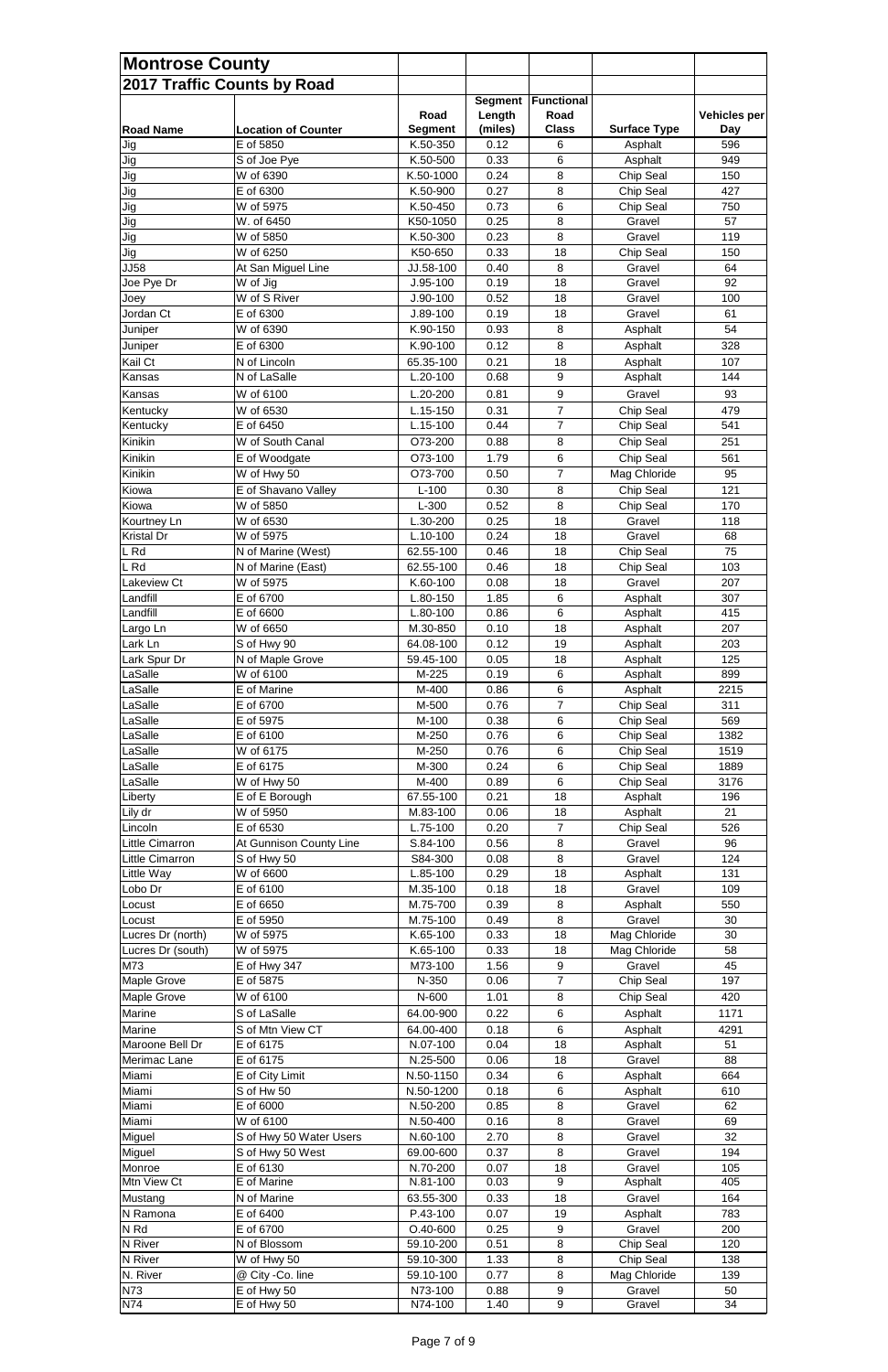| <b>Montrose County</b>    | 2017 Traffic Counts by Road    |                              |                   |                           |                     |                     |
|---------------------------|--------------------------------|------------------------------|-------------------|---------------------------|---------------------|---------------------|
|                           |                                | Road                         | Segment<br>Length | <b>Functional</b><br>Road |                     | <b>Vehicles per</b> |
| <b>Road Name</b>          | <b>Location of Counter</b>     | <b>Segment</b>               | (miles)           | <b>Class</b>              | <b>Surface Type</b> | <b>Day</b>          |
| Nancy Way                 | W of 6400                      | O.78-200                     | 0.06              | 19                        | Asphalt             | 539                 |
| Neptune Way               | E of 6400                      | $O.85-100$                   | 0.04              | 18                        | Asphalt             | 56                  |
| Newport                   | E of Hwy 90                    | $0.31 - 400$                 | 0.24              | 19                        | Asphalt             | 124                 |
| Niagra                    | W of Hwy 90                    | $O.50 - 450$                 | 0.19              | 18                        | Mag - Private Pay   | 218                 |
| Niagra                    | E of 6100                      | $O.50 - 100$                 | 1.00              | 8                         | Mag Chloride        | 107                 |
| Niagra                    | W of 6200                      | $O.50 - 100$                 | 1.00              | 8                         | Mag Chloride        | 161                 |
| Nighthawk                 | W of 6200<br>W of 6400         | $O.18 - 100$<br>$O.40 - 100$ | 0.26<br>0.22      | 18<br>19                  | Mag Chloride        | 59<br>347           |
| Normandy<br>North Star Dr | E of 6200                      | $O.67-100$                   | 0.16              | 18                        | Asphalt<br>Asphalt  | 151                 |
| Norwood                   | W of Chipeta                   | $O.60 - 200$                 | 0.04              | 19                        | Chip Seal           | 429                 |
| O72                       | W of Kinikin                   | O72-100                      | 0.35              | 9                         | Gravel              | 45                  |
| O74                       | E of Hwy 50                    | O74-100                      | 1.53              | 9                         | Gravel              | 51                  |
| O84                       | E of hwy 92                    | $O.84-100$                   | 1.10              | 9                         | Gravel              | 37                  |
| Oak Grove                 | W of 6300                      | P-500                        | 0.03              | 6                         | Asphalt             | 1031                |
| Oak Grove                 | W of Chipeta                   | P-850                        | 0.18              | $6\phantom{1}6$           | Asphalt             | 3112                |
| Oak Grove                 | E of 6830                      | P-1500                       | 0.50              | 8                         | Chip Seal           | 525                 |
| Oak Grove                 | W of Hwy 90                    | P-450                        | 0.12              | 8                         | Chip Seal           | 623                 |
| Oak Grove                 | E of 6000                      | P-100                        | 0.24              | 8                         | Gravel              | 171                 |
| Oakland                   | E of 6400                      | P.38-100                     | 0.18              | 19                        | Asphalt             | 153                 |
| Oceania Way               | S of Orange                    | 62.75-100                    | 0.22              | 18                        | Asphalt             | 109                 |
| Octillo Ct                | E of 6700                      | P.31-100                     | 0.06              | 18                        | Asphalt             | 246                 |
| Ogden                     | E of 6760                      | P.45-275                     | 0.16              | 18                        | Asphalt             | 110                 |
| Ohlm                      | E of 6250                      | P.50-100                     | 0.22              | 18                        | Chip Seal           | 119                 |
| Ohlm                      | W of 6300                      | P.50-150                     | 0.28              | 18                        | Chip Seal           | 259                 |
| One Bradley Way           | W of Sunset Mesa               | P.22-100                     | 0.03              | 18                        | Asphalt             | 101                 |
| Opposum                   | E of 6300                      | P.85-100                     | 0.19              | 18                        | Gravel              | 34                  |
| Orange                    | E of 6250                      | P.75-100                     | 0.10              | 18                        | Chip Seal           | 119                 |
| Orange                    | W of 6300<br>E of 6300         | P.75-150<br>P.75-200         | 0.41<br>0.27      | 18<br>18                  | Chip Seal<br>Gravel | 166<br>49           |
| Orange<br>Orchard         | E of 6400                      | $O.45 - 400$                 | 0.13              | 18                        | Asphalt             | 334                 |
| Orchard                   | W of Chipeta                   | $O.45 - 500$                 | 0.27              | 18                        | Asphalt             | 410                 |
| Orchard                   | W of 6400                      | $O.45 - 300$                 | 0.26              | 18                        | Mag Chloride        | 110                 |
| Otter                     | E of Woodgate                  | <b>CITY</b>                  | 1.13              | 18                        | Chip Seal           | 95                  |
| P33                       | W of 25 Mesa                   | P.33-300                     | 2.50              | 9                         | Gravel              | 162                 |
| P77                       | W of Cimarron                  | P77-200                      | 6.12              | 9                         | Gravel              | 49                  |
| P77                       | S of Hwy 50                    | P77-300                      | 3.37              | 9                         | Gravel              | 81                  |
| P82                       | N of hwy 50 West side          | P.82-100                     | 0.07              | 8                         | Asphalt             | 193                 |
| P82                       | N of hwy 50 East side          | P.82-400                     | 0.07              | 8                         | Asphalt             | 248                 |
| Pahgre                    | S of Kinikin                   | 68.10-400                    | 0.39              | 8                         | Asphalt             | 185                 |
| Pahgre                    | N and E of Trout               | 68.10-100                    | 0.06              | 9                         | Gravel              | 191                 |
| Pahgre                    | N of Uncompahgre               | $T.50-100$                   | 0.87              | 8                         | Mag Chloride        | 71                  |
| Pahgre                    | S of Trout                     | 68.05-100                    | 0.61              | 8                         | Mag Chloride        | 168                 |
| Patti Ct                  | W of Sunshine                  | Q.39-100                     | 0.08              | 18                        | Gravel              | 62                  |
| Peach                     | W of 6300                      | P.95-100                     | 0.10              | 18                        | Asphalt             | 43                  |
| Peach Valley              | At Delta Cty Line              | G.64-300                     | 5.41              | 8                         | <b>Native</b>       | 32                  |
| PeachValley<br>Pearl      | E. of 6400<br>E of 6250        | G.64-100<br>Q.40-100         | 0.94<br>0.38      | $\boldsymbol{9}$<br>8     | Gravel<br>Asphalt   | 154<br>303          |
| Pearl                     | E of 6300                      | Q.40-250                     | 0.50              | 8                         | Mag Chloride        | 186                 |
| Pierce                    | W of Chipeta                   | $O.10 - 100$                 | 0.07              | 18                        | Chip Seal           | 112                 |
| Poison Springs            | S. of Black Canyon rd          | D77-100                      | 2.13              | 9                         | Gravel              | 18                  |
| Popular                   | S of Hwy 90                    | Q.70-100                     | 1.12              | 8                         | Mag Chloride        | 161                 |
| Popular                   | W of 6250                      | Q.70-300                     | 0.55              | 8                         | Mag Chloride        | 309                 |
| Q 72                      | E of Kinikin                   | Q72-100                      | 3.19              | 9                         | Gravel              | 62                  |
| R <sub>13</sub>           | S of hwy 141                   | R13-300                      | 0.37              | 8                         | <b>Native</b>       | 22                  |
| R71                       | SE of Kinikin                  | R.71-100                     | 0.43              | $\boldsymbol{9}$          | Gravel              | 30                  |
| Racine                    | E of Hwy 550                   | R.10-200                     | 0.14              | 8                         | Chip Seal           | 168                 |
| Racine                    | E of Sunshine                  | R.10-300                     | 1.26              | 8                         | Gravel              | 100                 |
| Ranger                    | S of 6400                      | R.50-400                     | 0.10              | 8                         | Asphalt             | 262                 |
| Ranger                    | W of 6400                      | R.50-300                     | 0.73              | 8                         | Mag Chloride        | 116                 |
| Ridgeview Dr              | E of Hwy 550                   | T.60-100                     | 0.11              | 18                        | Chip Seal           | 58                  |
| Riverside                 | E of Hwy 550                   | R.25-100                     | 0.37              | 9                         | Gravel              | 161                 |
| Rolling Hills RD          | N or Spring Creek              | 59.84-100                    | 0.13              | 18                        | Gravel              | 69                  |
| Rose                      | W of Hwy 550                   | R.75-100                     | 0.18              | 18                        | Gravel              | 43                  |
| Rose                      | E of Hwy 550                   | R.75-200                     | 0.39              | 9                         | Gravel              | 66                  |
| S Ramona                  | E of 6400                      | P.55-100                     | 0.07              | 19                        | Asphalt             | 384                 |
| S River Rd                | S of Gunnison                  | 59.45-300                    | 0.50              | 8                         | Asphalt             | 484                 |
| S River Rd                | S of Church                    | 59.45-400                    | 1.24              | 8                         | Asphalt             | 484                 |
| S River Rd                | W of Gunnison                  | 59.45-350                    | 1.44              | 8                         | Chip Seal           | 447                 |
| S River Rd                | N of Jay Jay (S of Joey)       | 59.45-200                    | 0.09              | 8                         | Chip Seal           | 752                 |
| Sanborn Park              | W of GG47                      | JJ.45-250                    | 1.88              | 8                         | Gravel              | 44                  |
| Sanborn Park              | E of GG47                      | JJ.45-300                    | 1.49              | 8                         | Gravel              | 50                  |
| Sanborn Park              | W of Davewood Rd               | JJ45-600                     | 3.05              | 8                         | Gravel              | 72                  |
| Sanborn Park              | Bottom of Clay Cr Hill         | JJ45-50                      | 2.11              | 8                         | Mag Chloride        | 54                  |
| Shavano valley            | S of Rim                       | 58.00-300                    | 0.25              | 8                         | Gravel              | 98                  |
| Shavano valley            | End of oil - W of Spring Creek | $O-200$                      | 0.56              | 8                         | Gravel              | 109                 |
| Shavano valley            | N of Hwy 90                    | 59.00-100                    | 1.05              | 8                         | Mag Chloride        | 110                 |